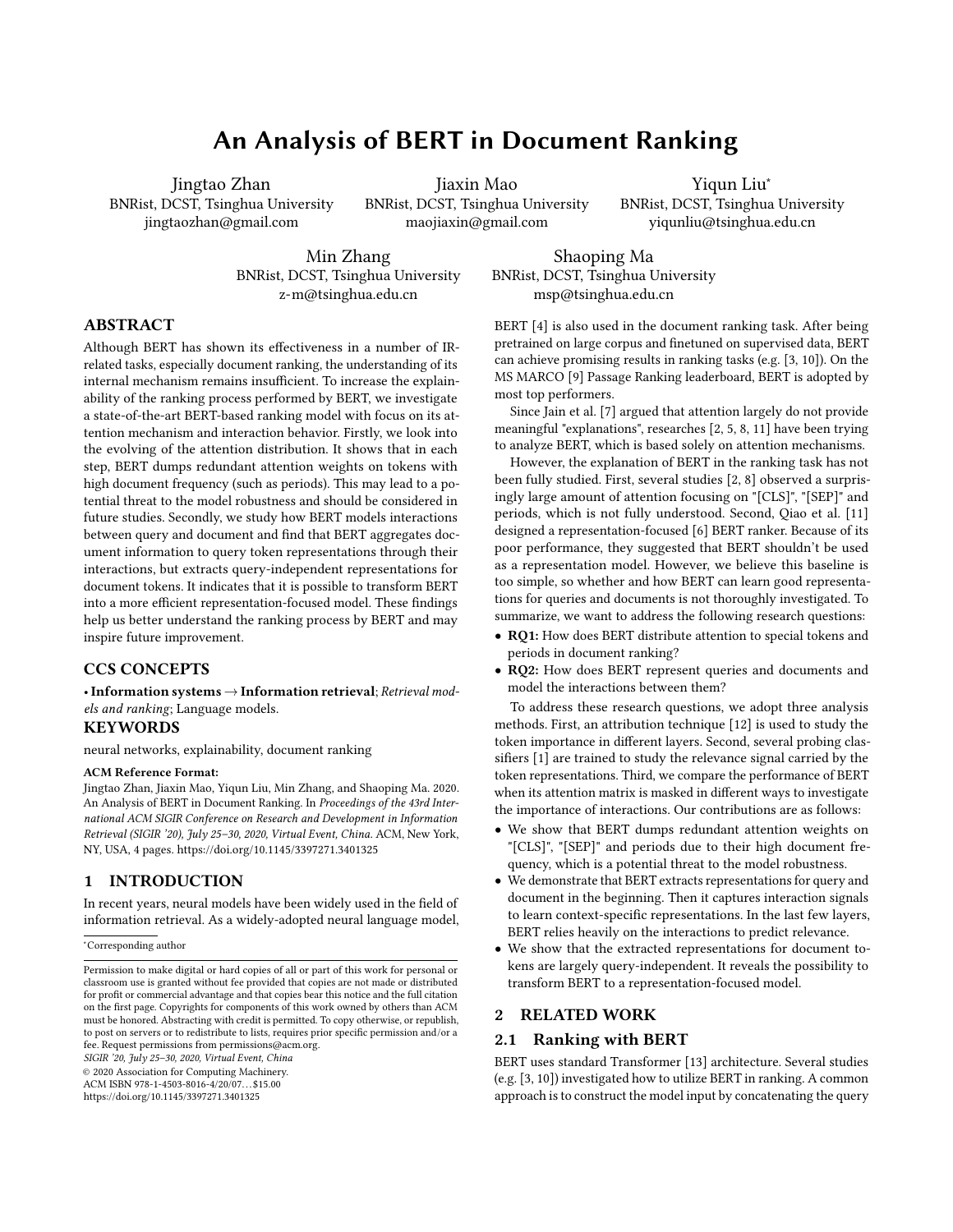and document text. One "[CLS]" token is added to the beginning and two "[SEP]" tokens are added to mark the ends of query and document text. The output embedding of the "[CLS]" token is used as a representation of the query-document pair and is fed into a multi-layer perception (MLP) to predict the relevance. We refer readers to [\[4,](#page-3-1) [10,](#page-3-3) [13\]](#page-3-13) for more details.

## 2.2 Analysis of BERT

Explainability of neural models has drawn much attention from researchers. Many methods have been proposed. Here we highlight relevant studies that try to explain how BERT works.

Clark et al. [\[2\]](#page-3-6) found that BERT's certain attention heads correspond well to linguistic notions of syntax and coreference. Ethayarajh et al. [\[5\]](#page-3-7) found that deeper layers produce more contextspecific representations. Qiao et al. [\[11\]](#page-3-9) showed that BERT is a strong interaction-focused seq2seq matching model.

The differences between our work and the previous studies are as follows. First, Clark et al. [\[2\]](#page-3-6) argued that the attention to "[SEP]" token is a sort of "no-op". We generalize such conclusion to "[CLS]" and periods, and attribute it to their high document frequency. Moreover, we demonstrate such behavior may hurt the model robustness. Second, we find that the representations of document tokens are largely query-independent, which shows great promise to improve BERT's efficiency. This finding is, to some degree, different from what Qiao et al. [\[11\]](#page-3-9) implied. Besides, we investigate interaction behavior in different layers, which, to the best of our knowledge, has not been studied before.

### 3 METHODS

We describe our experimental setup in Section [3.1](#page-1-0) and surface attention pattern in Section [3.2.](#page-1-1) Then we elaborate the analysis methods and results in Section [3.3,](#page-1-2) [3.4,](#page-2-0) and [3.5.](#page-2-1) This paper uses "from A to B" or "A  $\rightarrow$  B" to refer to the attention score that weights A representation for B's context vector. When it comes to the whole model, "model's attention towards A" refers to "the average attention score from A to any token".

#### <span id="page-1-0"></span>3.1 Experiment Setup

3.1.1 Dataset. Our experiments are conducted on MS MARCO [\[9\]](#page-3-4) Passage Ranking task, which is to rank the passages according to their relevance to a given query. It includes 8.8 million passages, 0.5 million training queries, and about 6800 queries for validation and evaluation, respectively. A standard BM25 model is run to produce 1000 candidate passages for each query. In order to maintain consistent terminology throughout this paper, we refer to these basic units of retrieval as "documents".

3.1.2 Model. Nogueira et al. [\[10\]](#page-3-3) proposed a BERT-based ranking model and advanced state of the art result by 27% (relative) in MRR@10 on MS MARCO Passage Ranking task. We adopt their finetuned BERT-Base model.

3.1.3 Minor modifications. Several minor modifications are made to reduce the inference cost of BERT. We run BM25 [\[14\]](#page-3-14) to select top 100 candidate documents per query and the recall of the candidates drops from 81.5% to 67.1%. We limit the input to 256 tokens instead of 512, resulting 3‱of the documents truncated during

<span id="page-1-3"></span>

Figure 1: Average attention distribution in different layers.

evaluation. Despite the large drop in recall of the candidates, our final performance on validation set is 0.334 in MRR@10, which is still comparable to 0.347 reported by Nogueira et al. [\[10\]](#page-3-3). We believe such a difference in overall performance won't affect our investigation on the behavior of the BERT-based ranking model.

## <span id="page-1-1"></span>3.2 Attention Patterns

Following Clark et al. [\[2\]](#page-3-6), we calculate the average attention score from "[CLS]", "[SEP]", or periods to any token. Considering that the sum of attention scores is 1, they consume a major proportion of attention. We also investigate the average attention distribution of query and document token. The results are shown in Figure [1.](#page-1-3) Each point corresponds to a particular attention head.

#### <span id="page-1-2"></span>3.3 Attribution

Attribution method aims to provide interpretation for the model prediction by attributing it to model's input features, e.g., words in a text classification task or pixels in an object recognition task. The attribution score indicates the contribution of each feature. We employ an attribution technique called Integrated Gradients [\[12\]](#page-3-11).

Formally,  $F : \mathbb{R}^{n \times dim} \to [0, 1]$  is a function representing BERTbased ranking models, which takes input of  $x = (x_1, ..., x_n) \in$  $\mathbb{R}^{n \times dim}$  and outputs a relevance prediction.  $x_i$  is the embedding vector of token<sub>i</sub>. An attribution of the relevance prediction to input  $x$ relative to a baseline input x' is a vector  $Attr_F(x, x') = (a_1, ..., a_n) \in$  $\mathbb{R}^n$  where  $a_i$  is the contribution of  $x_i$  to the prediction  $F(x)$  and  $\sum_{i=1}^{n} a_i = F(x) - F(x').$ 

Token representations are more context-specific in deeper layers, according to Ethayarajh et al. [\[5\]](#page-3-7). Thus, the contribution of tokens may vary as the layer gets deeper. We calculate attribution scores on different layers as follows. First, we run network  $F$  at the input  $x$  and baseline input  $x'$  to acquire the output token representations  $y_i$  and  $y'_i$  of the target  $i^{th}$  layer. Then, we think of what's behind this layer as a new model  $f_i$  and calculate  $Attr_{f_i}(y_i, y_i')$ . We define  $Attr_{f_0}(y_0, y_0') \coloneqq Attr_F(x, x').$ 

Attributions are defined relative to an uninformative input called the baseline, which, in our experiments, are empty query baseline and empty document baseline. They are implemented by replacing query/document with padding tokens. Take empty document baseline for instance. We can evaluate how much document information is aggregated to query's representations by examining the attribution of query in different layers. We refer readers to [\[12\]](#page-3-11) for detailed interpretation.

We perform the experiment on the relevant query-document pairs in the validation set, which should also be classified correctly by BERT ( $P(relevant) > 0.5$ ). The results are shown in Figure [2.](#page-2-2)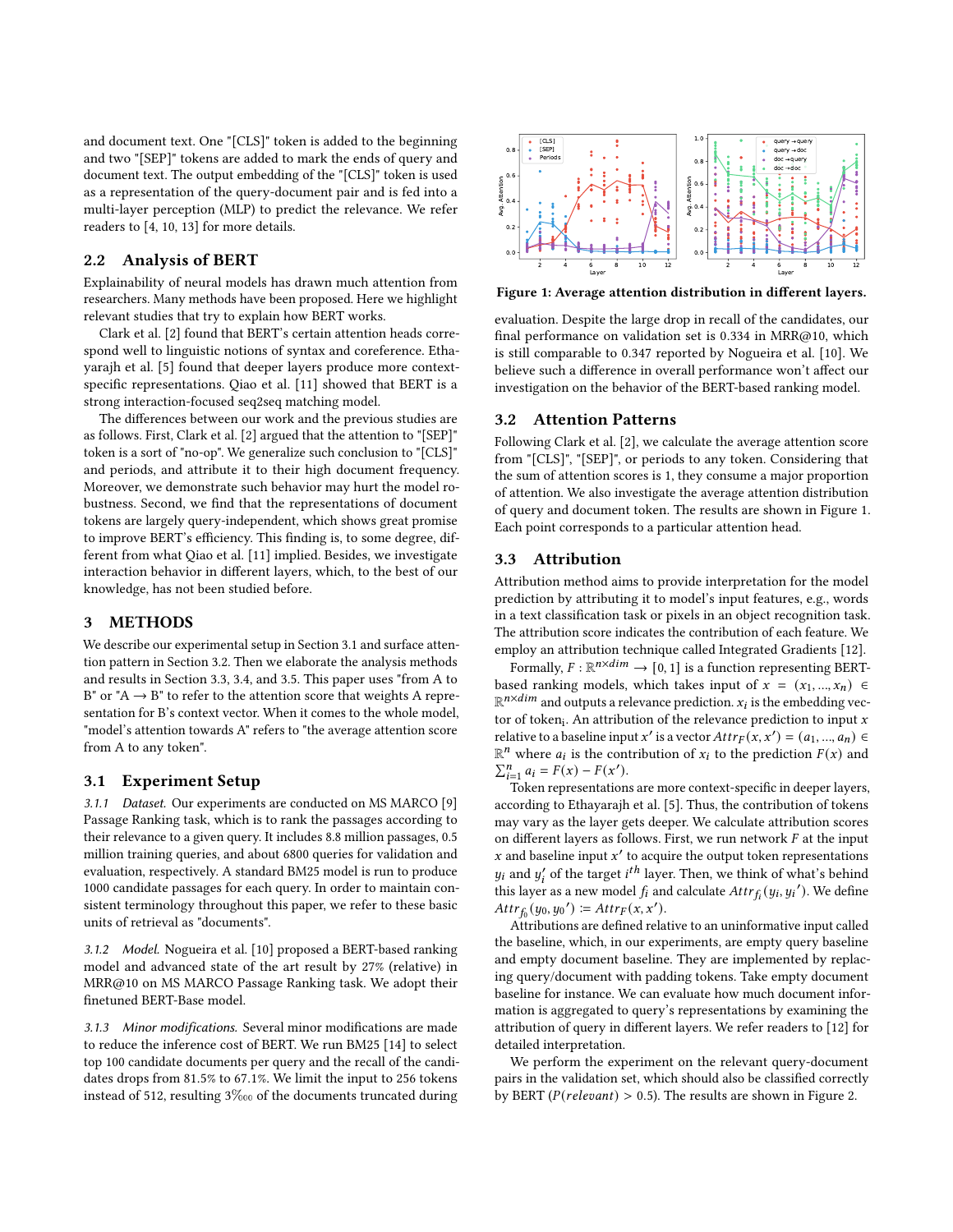<span id="page-2-2"></span>

Figure 2: Attribution on different layers

<span id="page-2-3"></span>

Figure 3: Ranking Performance for different layer's output vector representations of different kinds of tokens.

#### <span id="page-2-0"></span>3.4 Probing

Probing classifiers [\[1\]](#page-3-12) are often used to investigate the internal vector representations of a model. They are simple neural networks that take the vector representations as input and are trained to do a supervised task. If a probing classifier achieves high accuracy, it suggests that the input representations contain much information for the task.

We implement our probing classifiers as simple multi-layer perception (MLP) networks and train them to do the same ranking task. We probe vector representations of special tokens, query tokens, and different kinds of tokens sampled from documents. Because the last layer is only trained to acquire a representation of the querydocument pair, we only show the result of "[CLS]" token for the last layer. The embedding module is regarded as the  $0^{th}$  layer. The ranking performance on validation set is shown in Figure [3.](#page-2-3)

#### <span id="page-2-1"></span>3.5 Mask

BERT utilizes attention mechanism to model the interactions among tokens, as shown in equation [1](#page-2-4) [\[13\]](#page-3-13).

$$
Attention(Q, K, V) = softmax(QK^{T}/\sqrt{d_k})V
$$
 (1)

If some interactions are unimportant, masking corresponding attentions won't influence ranking performance much. Each mask experiment will generate a mask matrix  $M \in \{0, 1\}^{n \times n}$ .  $M_{i,j}$  corresponds to the attention from token $_{\rm j}$  to token $_{\rm i}$  and is 1 if the attention is to be masked, otherwise 0. We also design two mask methods as follows.

Token Mask. As shown in equation [2,](#page-2-5) the masked attention values are diverted to others by softmax. We use this method to mask tokens entirely, so it is called Token Mask.

Table 1: Results of the Period Mask Experiment.

<span id="page-2-8"></span><span id="page-2-7"></span>

Figure 4: Ranking performance of Query-Doc Interaction Mask Experiment.

<span id="page-2-5"></span>
$$
Attention(Q, K, V) = softmax((QKT - INF \cdot M)/\sqrt{d_k})V
$$
 (2)

Attention Mask. As shown in equation [3,](#page-2-6) the values for the masked attentions are set to zero outside softmax function. So the sum of attention scores is less than 1 for the influenced tokens. The unmasked attentions are not directly affected. In this way, BERT can dump redundant attention weights on the target tokens but ignores information from them.

<span id="page-2-6"></span>
$$
Attention(Q, K, V) = (1 - M) \cdot softmax(QK^{T}/\sqrt{d_k})V
$$
 (3)

3.5.1 Adversary Period Mask. We follow an adversary attack style by only processing the relevant query-document pairs. The mask matrix  $M$  is generated by masking attention from periods to any token. Apart from adopting above two mask methods, namely Token Mask and Attention Mask, we also conduct an experiment by replacing periods with commas. The results are shown in Table [1.](#page-2-7)

3.5.2 Query-Doc Interaction Mask. This experiment studies the importance of the interactions between query and document. The performance loss is an indicator of how important the removed interactions are.

The mask matrix  $M$  is generated by masking the attention from query to document, from document to query, or both directions. Correspondingly, attentions from special tokens are also masked in case query and document interact via these tokens. We adopt Attention Mask method to avoid performance loss due to redundant attention issue (Section [4.1.2\)](#page-3-15). We do mask only in the first  $i$  layers. When  $i = 0$ , we report the original performance. The results on validation set are shown in Figure [4.](#page-2-8)

#### <span id="page-2-4"></span>4 DISCUSSION

#### 4.1 Attention to special tokens and periods

As Figure [1](#page-1-3) shows, BERT distributes a significant amount of attention to special tokens ("[CLS]", "[SEP]") and periods. In this Section, we analyze this behavior to address RQ1.

4.1.1 Why this happens? Clark et al. [\[2\]](#page-3-6) showed attention to "[SEP]" is a sort of "no-op" through qualitative analysis and gradient-based measures of feature importance. This observation may generalize